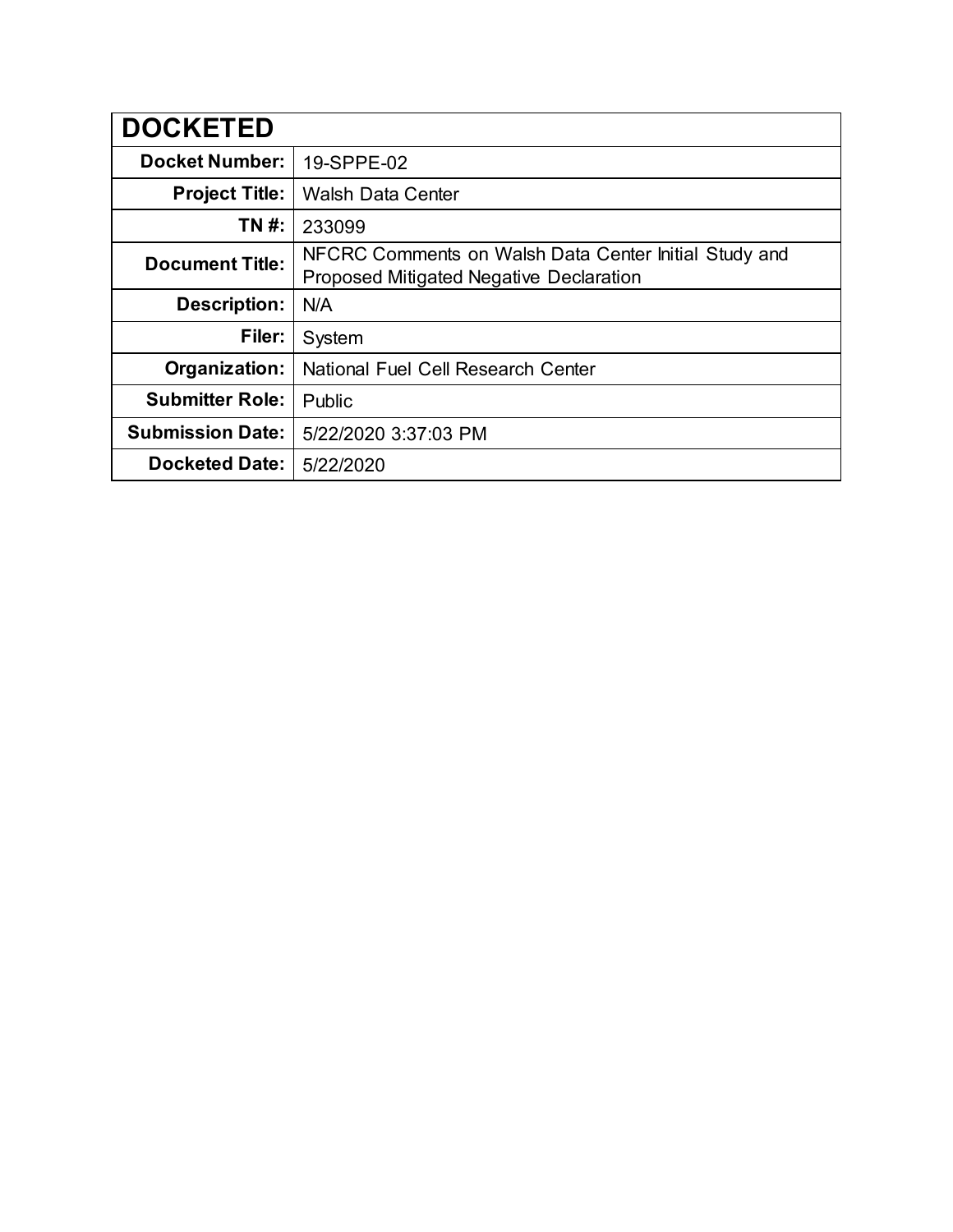*Comment Received From: National Fuel Cell Research Center Submitted On: 5/22/2020 Docket Number: 19-SPPE-02*

## **NFCRC Comments on Walsh Data Center Initial Study and Proposed Mitigated Negative Declaration, 19-SPPE-02**

*Additional submitted attachment is included below.*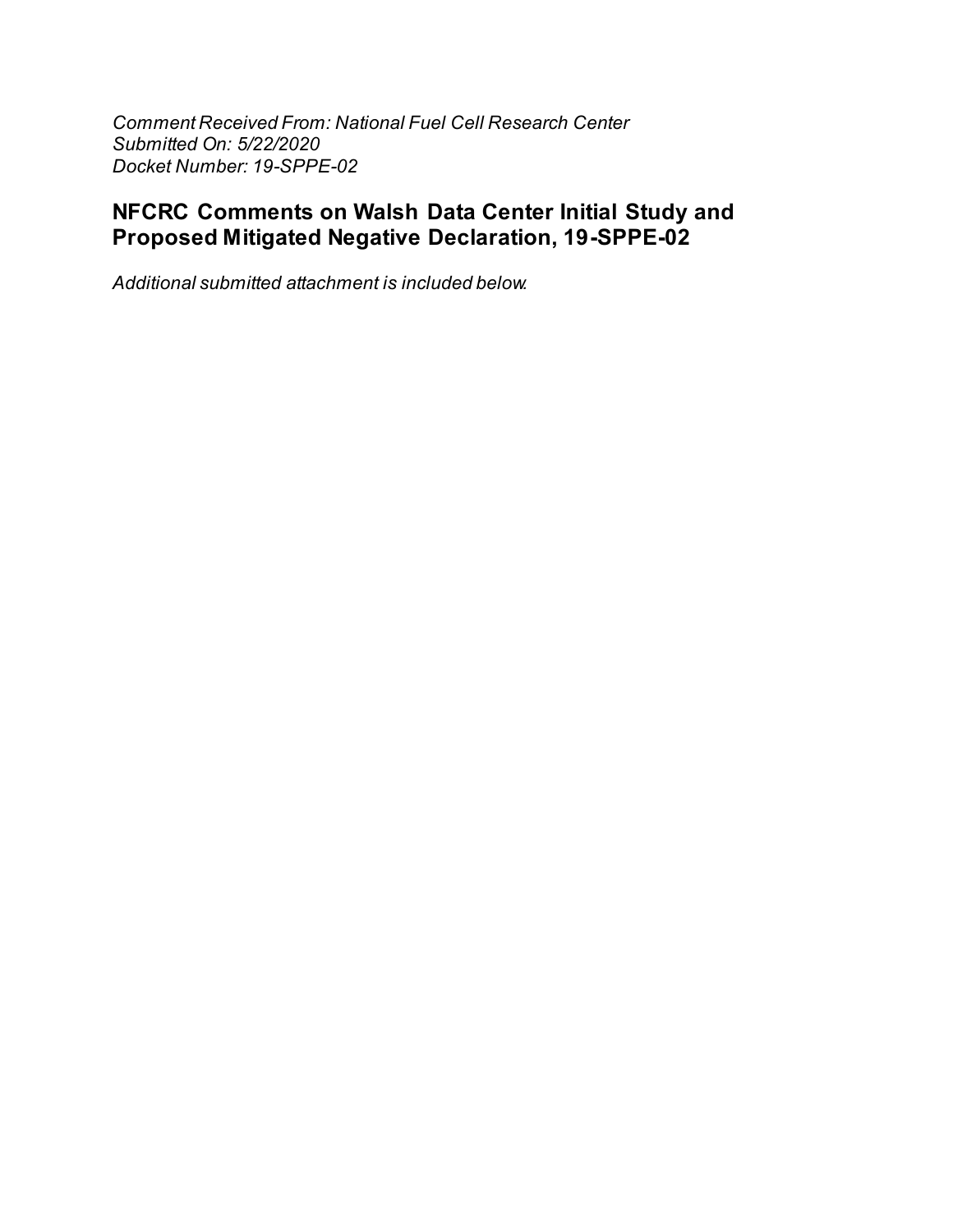

University of California, Irvine Irvine, California 92697-3550 (949) 824-1999 (949) 824-7423 Fax http://www.nfcrc.uci.edu

May 22, 2020

California Energy Commission Dockets Office, MS-4 Re: Docket No. 19-SPPE-02 1516 Ninth Street Sacramento, CA 95814-5512

### **Subject: Walsh Data Center Initial Study and Proposed Mitigated Negative Declaration: Docket Number 19-SPPE-02**

The National Fuel Cell Research Center (NFCRC) submits these comments to the California Energy Commission (CEC) regarding the February 18, 2020 Walsh Data Center Initial Study and Proposed Mitigated Negative Declaration ("Walsh Study").

## **I. Introduction**

The NFCRC facilitates and accelerates the development and deployment of fuel cell technology and systems; promotes strategic alliances to address the market challenges associated with the installation and integration of fuel cell systems; and educates and develops resources for the power and energy storage sectors. The NFCRC was established in 1998 at the University of California, Irvine by the U.S. Department of Energy and the California Energy Commission (CEC) in order to develop advanced sources of power generation, transportation and fuels and has overseen and reviewed thousands of commercial fuel cell applications.

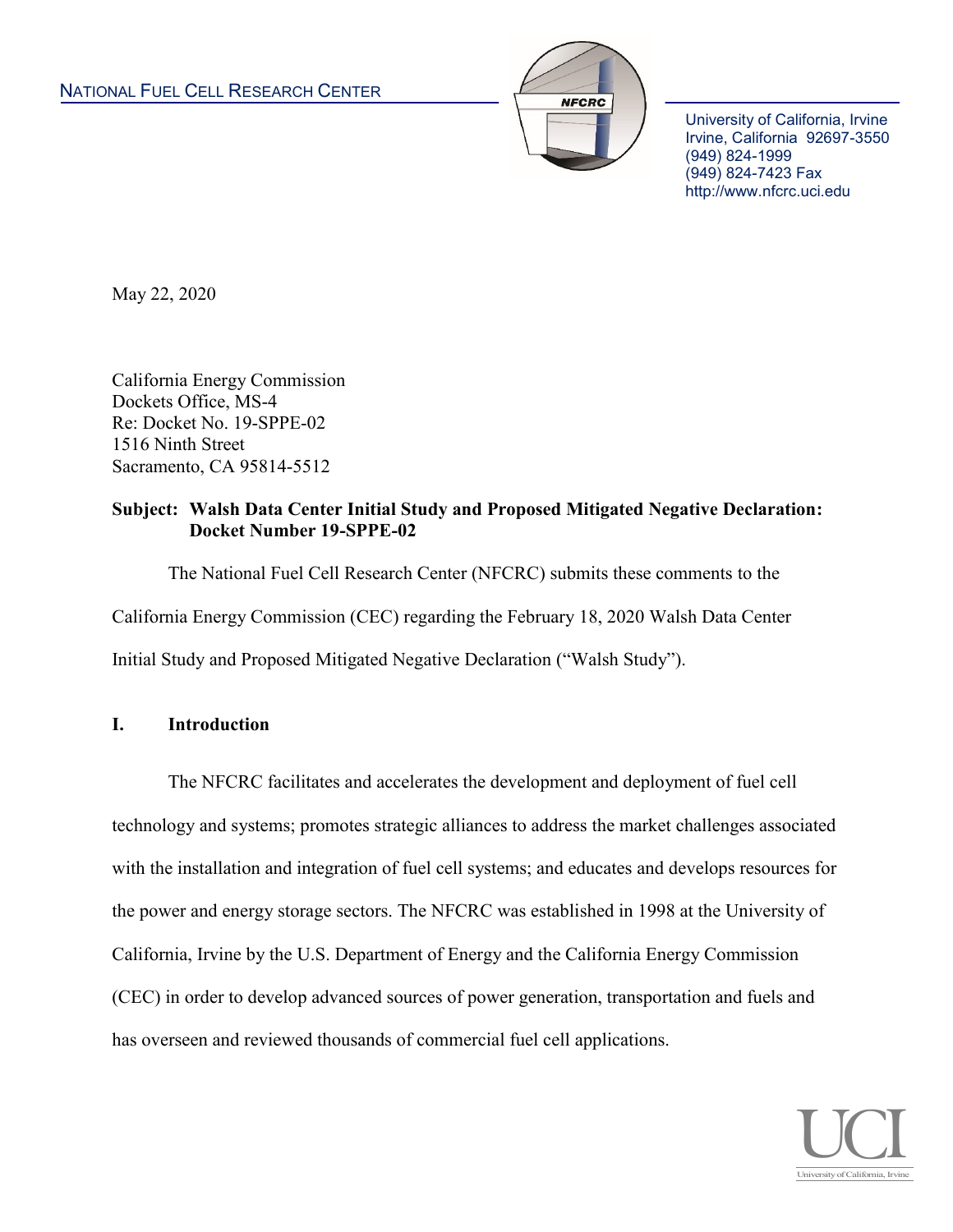Many of California's data centers and other vital industries—e.g., healthcare facilities, advanced manufacturing—require 24-7-365 energy delivery with very high reliability. Even momentary losses of electricity to these commercial and industrial facilities are immensely damaging, potentially impacting the health and well-being of citizens and costing thousands-of-dollars each minute that critical loads are dropped, jeopardizing the innovation, livelihood and productivity of these sectors. Access to critical electric infrastructure, especially in areas of utility grid network or power generation capacity constraints, is a prerequisite for attracting these industries and retaining them in the State, as well as meeting their growing electricity needs.

# **II. Comments on the Walsh Data Center Initial Study and Proposed Mitigated Negative Declaration <sup>1</sup>**

On page 5.6-5 the Walsh Study states that:

 $\overline{a}$ 

"Current commercial fuel cells are generally limited to lower energy density gaseous fuels such as natural gas or hydrogen, with their inherent storage problems related to space and safety. Furthermore, gas-fired engines are too slow to start in such a short time as needed by the data center to prevent loss of data and also they are subject to fuel supply interruptions, therefore, they are not a suitable alternative for use by data centers."

It is not clear if that latter statement is referring to fuel cell systems as gas-fired engines (fuel cell systems are non-combustion electrochemical generation resources, not gas-fired

<sup>&</sup>lt;sup>1</sup> Walsh Data Center Initial Study and Proposed Mitigated Negative Declaration, CEC-700-2020-003, Docket No. 19-SPPE-02 docketed on February 18, 2020, at 5.6-5.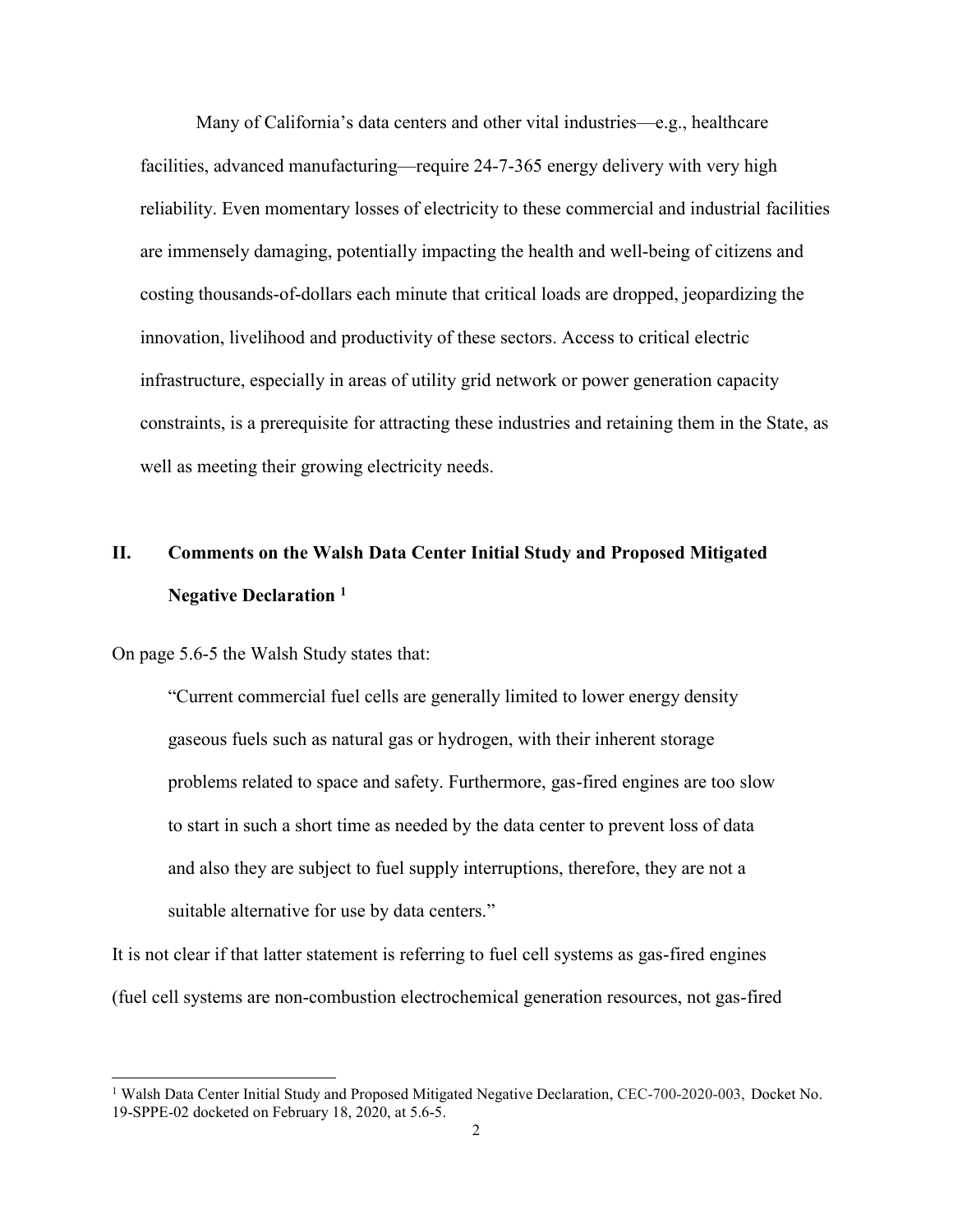engines) but this reference to combustion and startup time will nonetheless be addressed by the NFCRC as well.

In response to March 23, 2020 comments of the Bay Area Air Quality Management District, ${}^{2}$  CEC staff further [and falsely] state that:

"however, currently the technology for solar power, battery storage and fuel cell technologies on a scale of around 80 MW as required for this project are not expected to fit in the space available for this project. Also, for the fuel cell option, pipeline natural gas is not likely to have the same reliability as the liquid fuel diesel proposed for the Walsh Backup Generating Facility (WBGF)."<sup>3</sup>

NFCRC comments focus on responses and corrections to these statements of the CEC from both the February 18 Initial Study, as well as the CEC responses to comments on the Walsh Study.

#### **A. Energy density and reliability of gaseous fuels**

 $\overline{a}$ 

CEC staff have asserted that "Current commercial fuel cells are generally limited to lower energy density gaseous fuels such as natural gas or hydrogen." It is true that current commercially-available fuel cell systems operate on natural gas or hydrogen. This is not a limitation, however, but rather an advantage that offers significant reliability and environmental benefits in comparison to the higher volumetric energy density fuels, such as diesel fuel. Natural gas can be reliably delivered (greater than five-nines

<sup>&</sup>lt;sup>2</sup> Bay Area Air Quality Management District Comment Letter for Walsh Data Center MND, docketed March 23, 2020 at 3.

<sup>&</sup>lt;sup>3</sup> California Energy Commission Staff Responses to Comments Received on the Walsh Backup Generating Facility Initial Study docketed April 1, 2020 at 6.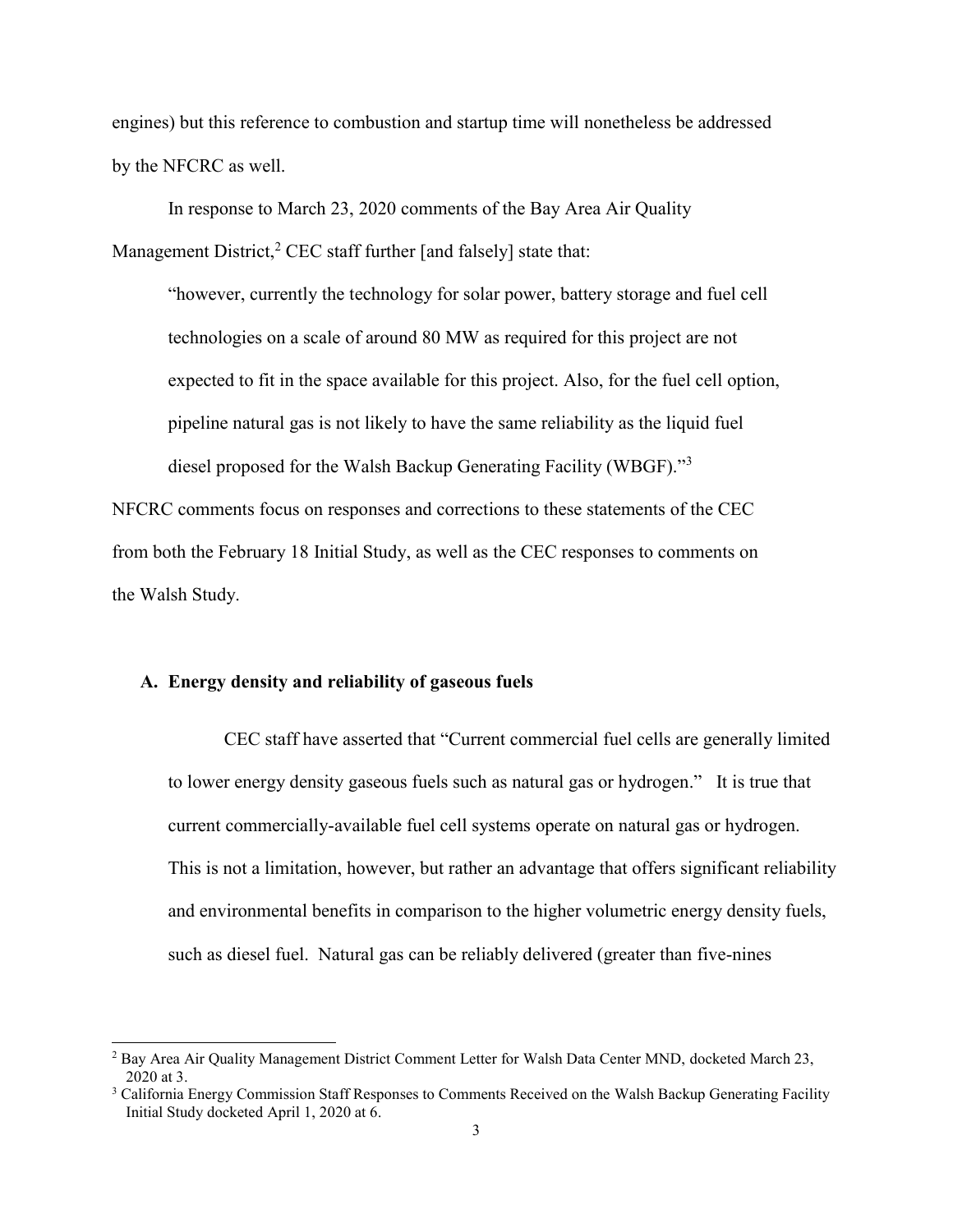$($  > 99.999%) reliability is regularly achieved<sup>4</sup>) for continuous backup power for weeks at a time with nearly zero criteria pollutant emissions and greenhouse gas reducing operation of natural gas-based fuel cells. These systems also do not depend upon truck delivery of fuel and the associated emissions of diesel fuel delivery that diesel gen-sets require. While on-site storage of hydrogen or natural gas would require more space than diesel fuel on an energy basis, such storage is 1) entirely feasible (when required), 2) is required in lesser amounts due to the high efficiency of fuel cell systems, and 3) is required in lesser amounts because not all of the fuel must be available on-site (due to the high reliability and resilience of the gas system).

Most backup power demands can be met with fuel cell systems because of the small footprint required for the energy conversion equipment and no need for fuel delivery (when fueled by natural gas). Fuel that is supplied via underground natural gas pipelines is significantly more reliable than the above-ground electric grid. Pipeline natural gas delivery thus effectively has less space required compared to diesel generators and diesel fuel storage. In addition, on-site stored diesel fuel has the potential to leak and contaminate soils and groundwater. If the fuel cell systems are built into the data centers, then they both offset the grid power (and related GHG and criteria air pollutant emissions) and achieve a seamless transition to backup power during grid outages.

Fuel cells are uniquely qualified to serve 24-7-365 power requirements. Due to high operating efficiency and continuous operation, fuel cell systems generate electricity that is cleaner than the utility grid network - resulting in reduced GHG emissions and

<sup>4</sup> Gas Technology institute, Assessment of Natural Gas and Electric Distribution Service Reliability July 19, 2018. Available at: [https://www.gti.energy/wp-content/uploads/2018/11/Assessment-of-Natural-Gas-Electric-](https://www.gti.energy/wp-content/uploads/2018/11/Assessment-of-Natural-Gas-Electric-Distribution-Service-Reliability-TopicalReport-Jul2018.pdf)[Distribution-Service-Reliability-TopicalReport-Jul2018.pdf](https://www.gti.energy/wp-content/uploads/2018/11/Assessment-of-Natural-Gas-Electric-Distribution-Service-Reliability-TopicalReport-Jul2018.pdf)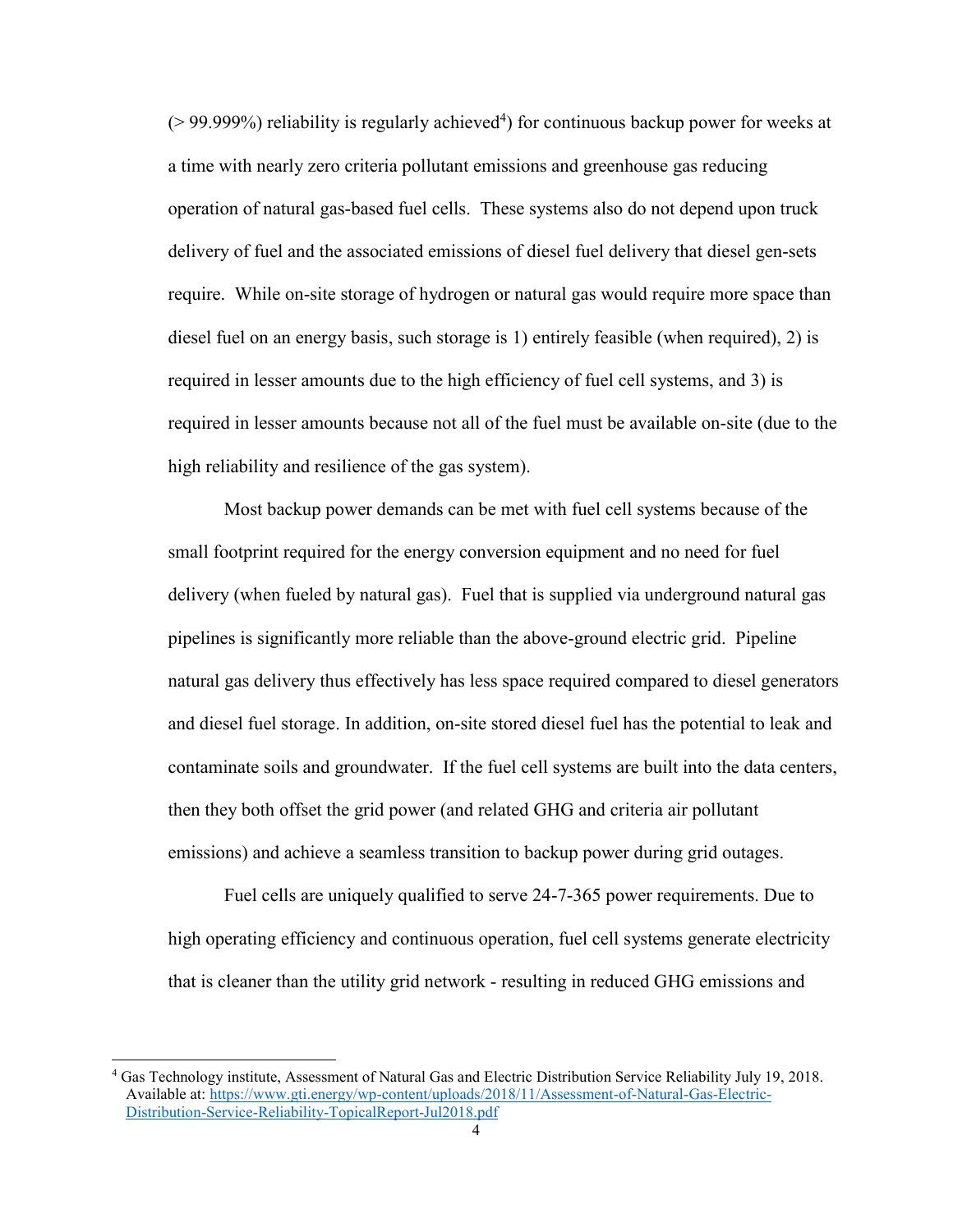current building decarbonization, as proven by substantial data from many jurisdictions and particularly in CPUC reports from the Self-Generation Incentive Program. 5

Fuel cell systems are fuel flexible. While hydrogen is the ideal fuel for fuel cells, fuel cells can also operate on natural gas, biogas, methanol or propane. While the longerterm goal for California should be to operate fuel cells on renewable hydrogen, a viable approach for now and for the transition, is the clean and efficient utilization of natural gas and the natural gas system. The high availability and reliability of the gas system is commercially delivered at very low cost, and the high efficiency and reduced emissions of fuel cell systems operating on natural gas compared to combustion systems leads to climate and air quality benefits. In addition, over time, the natural gas system will evolve to increasingly deliver renewable fuels (renewable biogas and hydrogen).

Fuel cells are zero-emission with respect to nitrogen oxides, carbon monoxide, sulfur oxides, and particulate matter, and they emit less GHG when operating on natural gas (as compared to the combustion of natural gas), and fuel cells produce zero GHG emissions when operating on renewable hydrogen.

A recent study of the Gas Technology Institute demonstrates six-sigma performance of 0.9999957 average reliability/availability of the natural gas system. Most natural gas outages are due to planned maintenance and gas systems often remain operational during extreme weather events. In most regions, North American natural gas distribution systems should have intrinsic reliability levels equal to, or better than, onsite

<sup>5</sup> *SGIP 2016-2017 Self-Generation Incentive Program Impact Evaluation Report.* Submitted by Itron to Pacific Gas & Electric Company and the SGIP Working Group, September 28, 2018. Available at: <https://www.cpuc.ca.gov/General.aspx?id=7890>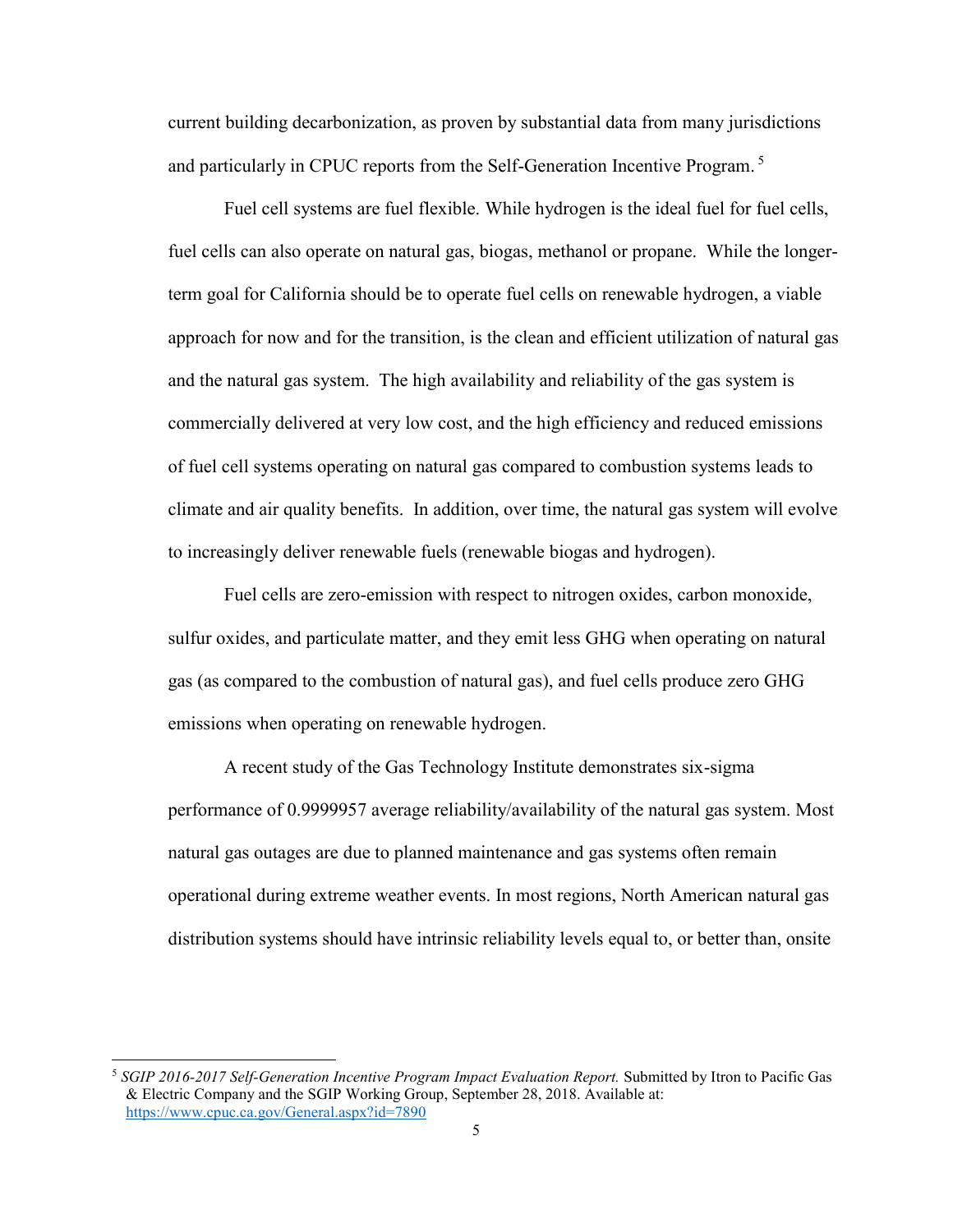liquid fuel storage – a key consideration for emergency and standby generators. <sup>6</sup> The reliability of the natural gas infrastructure thus far outweighs that of the delivery of diesel fuel; delivery that is often not available during an emergency such as a wildfire or grid outage, as was proven during hurricane Katrina.

# **B. Fuel cell systems utilizing natural gas or hydrogen are often preferred for their small footprint and long safety record.**

In response to the statement that fuel cell systems have "inherent storage problems related to space and safety" the NFCRC submits the following information.

- In Korea, Doosan has installed 30.8 MW of fuel cells for district heating and electricity for 71,500 homes in the City of Busan. This system can also operate when the grid goes down and is configured in a tiered structure and sited on only one acre of land; an equivalent 30 MW solar farm could require more than 75 acres and would produce as little as  $1/6<sup>th</sup>$  the amount of electric energy and zero heat.
- Another example is a 59 MW FuelCell Energy power plant located at Gyeonggi Green Energy south of Seoul, Korea. This system produces 440 million kilowatthours of electricity per year and supplies district heating, all on just 5.2 acres of land, proving the high-power density features of fuel cell technology that require little space to meet power and heat demands.

<sup>6</sup> Gas Technology institute, Assessment of Natural Gas and Electric Distribution Service Reliability July 19, 2018. Available at: [https://www.gti.energy/wp-content/uploads/2018/11/Assessment-of-Natural-Gas-Electric-](https://www.gti.energy/wp-content/uploads/2018/11/Assessment-of-Natural-Gas-Electric-Distribution-Service-Reliability-TopicalReport-Jul2018.pdf)[Distribution-Service-Reliability-TopicalReport-Jul2018.pdf](https://www.gti.energy/wp-content/uploads/2018/11/Assessment-of-Natural-Gas-Electric-Distribution-Service-Reliability-TopicalReport-Jul2018.pdf)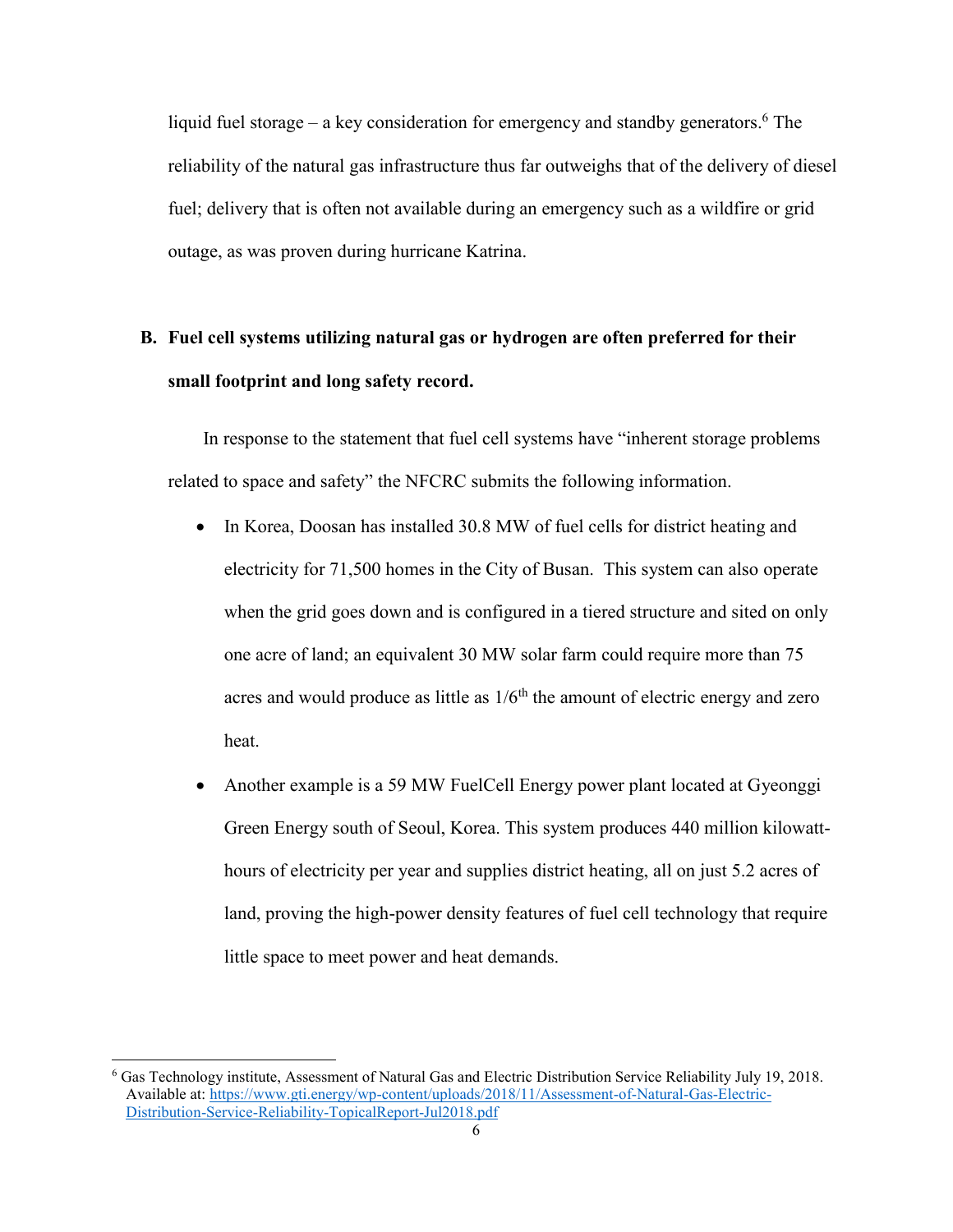• Plug Power has over 90 installations using stored liquid hydrogen for material handling customers that consume over 24 tons of hydrogen daily. This same type of distribution and storage system will be used in future data center applications. Further, while the actual footprint of the diesel engines alone may be smaller than the footprint of the equivalent power of fuel cell systems, additional space is required for diesel fuel storage. Even if the diesel fuel is stored underground, nothing can be stored above the underground diesel tanks, necessitating additional footprint.

The safety issues alluded to by the CEC are neither defined nor justified. Both hydrogen and fuel cell systems are being widely and safely used globally today at scales ranging from less than 1 kW to close to 60 MW, in both behind-the-meter and utilityside of the meter applications. Fuel cells operating on any fuel meet rigorous certification and safety standards. Building codes and fire codes exist for fuel cell systems operating on any fuel, including National Fire Protection Association (NFPA) Standard 853 (the "Standard for the installation of stationary fuel cells") which was first published in 2000 and which latest edition was released in 2020. All stationary fuel cell systems for primary and backup power are certified to the ANSI/CSA America FC 1- 2012, Stationary Fuel Cell Power Systems (FC 1) standard.<sup>7</sup> The required hydrogen setback distances are well-defined by NFPA 52 and NFPA 55.<sup>8</sup> Comprehensive

 $\overline{a}$ 

<sup>7</sup> CSA Group Fuel Cell Power Systems. Available at: [https://www.csagroup.org/testing-certification/product](https://www.csagroup.org/testing-certification/product-areas/power-generation-energy-storage/fuel-cell-power-systems/)[areas/power-generation-energy-storage/fuel-cell-power-systems/](https://www.csagroup.org/testing-certification/product-areas/power-generation-energy-storage/fuel-cell-power-systems/)

<sup>8</sup> U.S. Department of Energy Alternative Fuels Data Center Setback Distances available at: [https://afdc.energy.gov/fuels/setbacks\\_text.htmll](https://afdc.energy.gov/fuels/setbacks_text.html)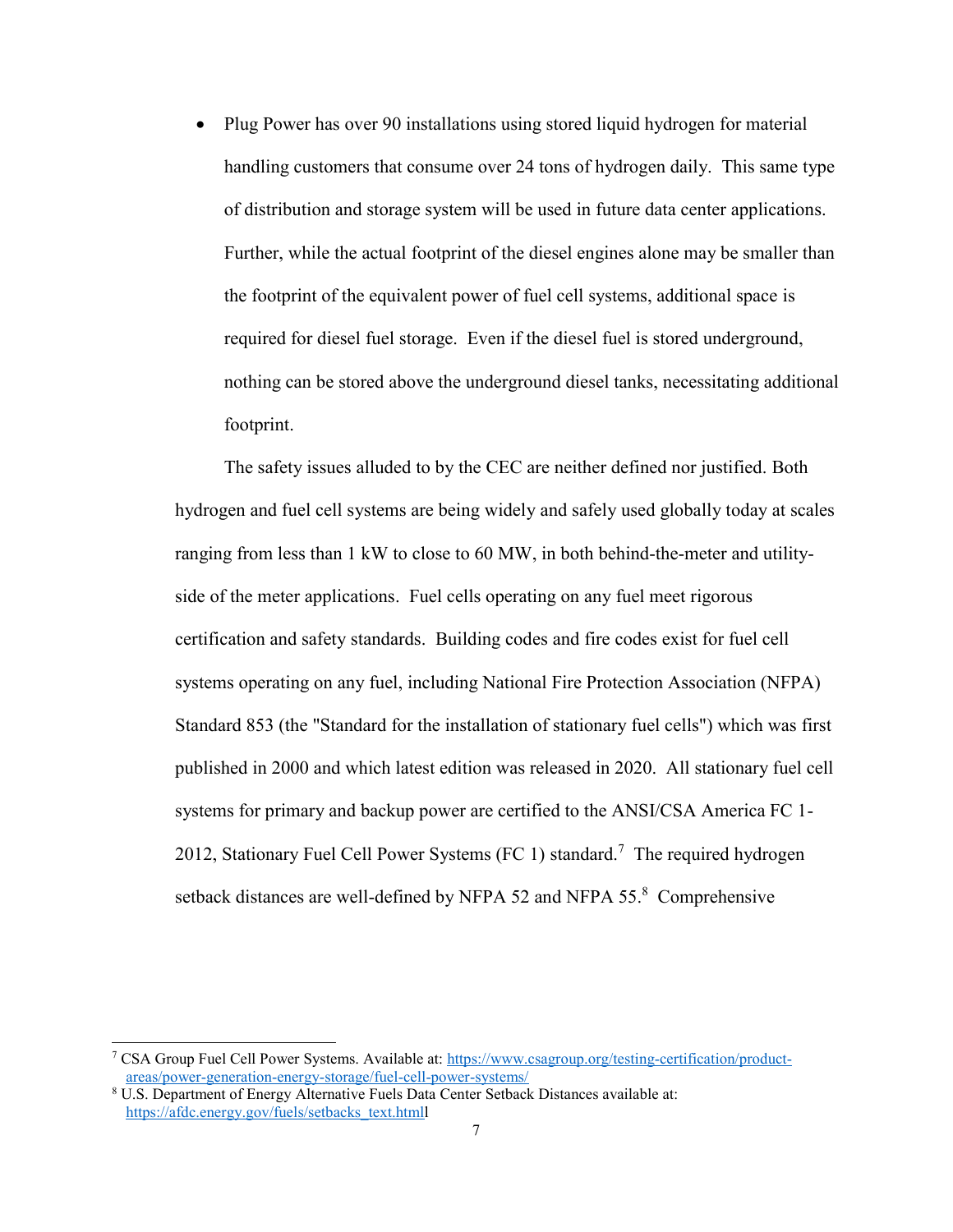information on stationary fuel cell codes and standards is both public and readily available.<sup>9</sup>

In addition, the high diffusivity, low density and low volumetric energy density features of hydrogen all contribute to a higher safety margin that can be achieved in a hydrogen storage facility design compared to diesel fuel storage.<sup>10</sup> In addition, hydrogen is non-toxic, making it safer than most fuels for human exposure in the event of a leak.

The CEC recommendation to use diesel generators itself entails a significant safety issue of air pollution and the corresponding negative health and environment impacts that are caused by all such diesel generators; at the 80 to 120 MW scale that data centers are currently being deployed, the emissions and health impacts of these diesel gen-sets would be tremendous. The CEC has a responsibility to accurately consider other technologies and to conduct transparent due diligence before making statements that support the permitting of large-scale polluting generation.

DER that emit criteria air pollutants have the potential to introduce new sources of emissions into urban airsheds with large populations and thereby cause risks to human health. Many areas of California currently suffer from poor air quality and face major challenges in achieving clean air for the many citizens that live and work within these areas. This is particularly true for economically disadvantaged communities that are often disproportionately burdened by air pollution. Therefore, DER such as fuel cells that provide clean, efficient energy conversion produce a wide range of energy,

<sup>9</sup> [http://www.fuelcellstandards.com/stationary\\_apps.html](http://www.fuelcellstandards.com/stationary_apps.html)

<sup>&</sup>lt;sup>10</sup> U.S. Department of Energy, Energy Efficiency and Renewable Energy, Fuel Cell Technologies Office, <https://www.energy.gov/eere/fuelcells/safe-use-hydrogen>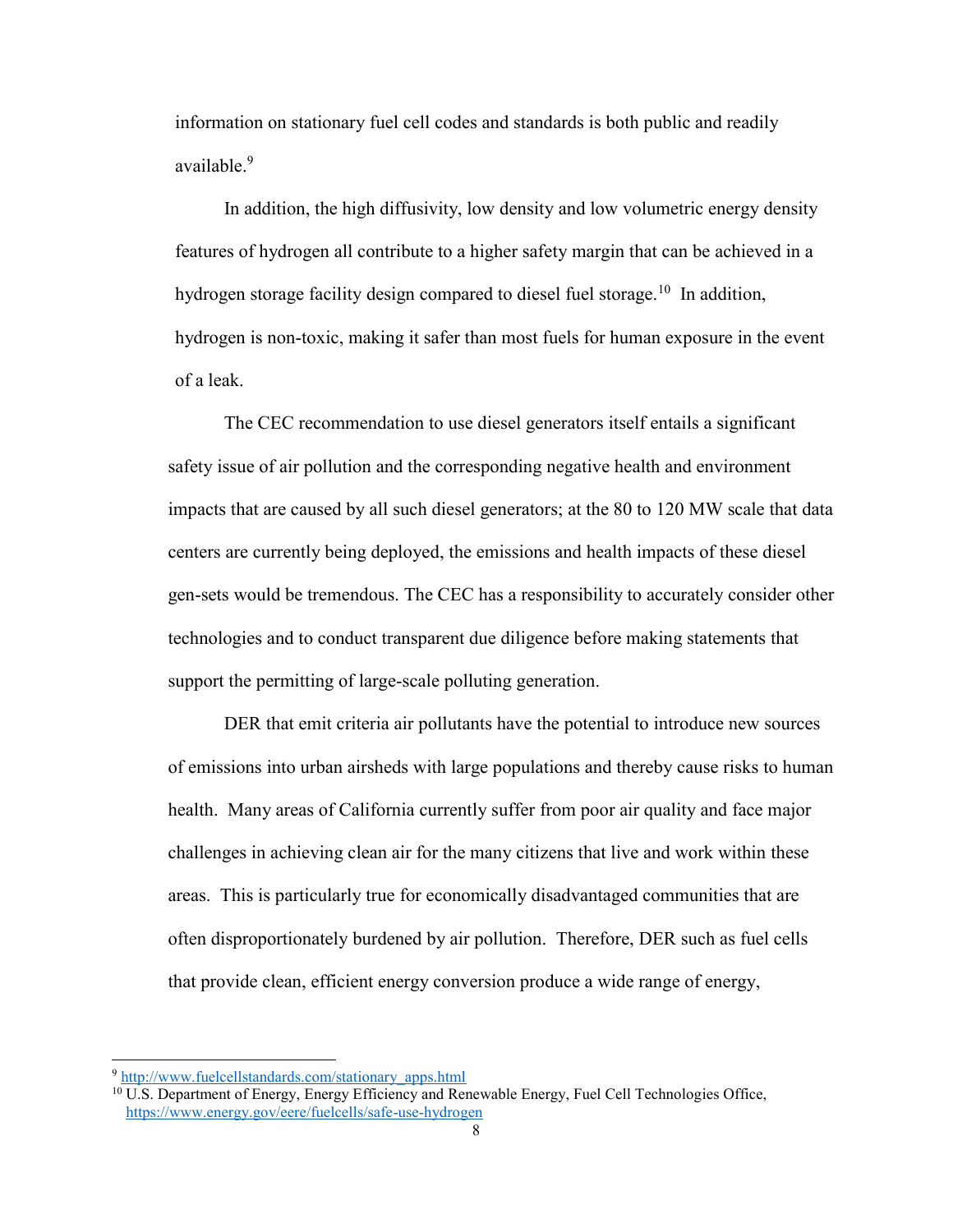environmental, and economic benefits for many different industries and applications that should be preferentially adopted because of the significant value they provide to the State. Policies that waive air emission permits for fuel cells have existed for over a decade in California in recognition of the superior co-benefits of fuel cells.

# **C. Fuel cell systems are non-combustion resources with both black start and loadfollowing capability resulting in ultra-high efficiency for primary power and heat as well as resilient backup power.**

It is not clear if the above-referenced CEC statement that "engines are too slow to start in such a short time as needed by the data center to prevent loss of data" refers to fuel cell systems – which are technically not combustion "engines." The NFCRC therefore requests that the CEC clarify whether this statement refers to engines or fuel cell systems. In the event that the CEC intended to refer to fuel cell systems with this statement, the NFCRC would like to respond with the following technical information.

Microgrids that use fuel cell systems as baseload power are able to immediately and seamlessly (within  $\frac{1}{4}$  of an alternating current cycle, i.e.,  $1/240^{\text{th}}$  of a second) disconnect from the grid and island (operate autonomously) from the larger grid when circumstances demand (e.g., a grid outage). Stand-alone fuel cell systems operating as distributed energy resources can also create resiliency outside of a microgrid and provide continuous clean power in addition to islanding connections to critical loads onsite. A fuel cell system can smoothly transition from the grid to fully power the load during a grid outage, without interruption to the end user. Backup diesel gen-sets, on the other hand, always require some start-up time during which power is completely unavailable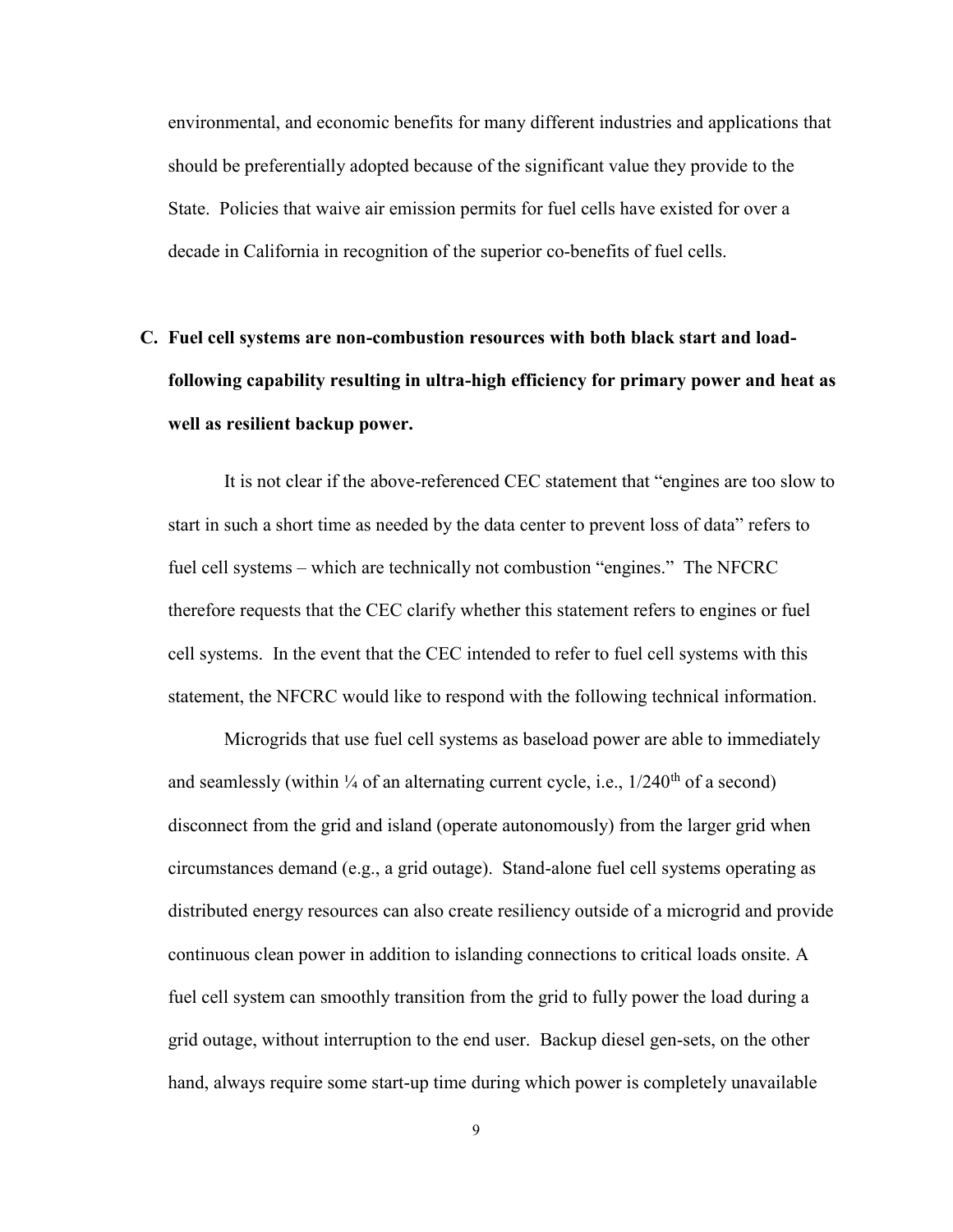unless the facility also installs a large battery energy storage system (which many data centers currently do).

Data centers use fuel cell systems for behind-the-meter energy as their primary operation, with the switch to grid independent power as their first line of grid outage backup solution. The fuel cell installation inherently operates as an energy management system, with critical loads for backup power already identified and immediately followed in the case of an outage. A fuel cell system can smoothly transition from grid parallel operation to fully power the load for any length of grid outage provided that fuel is available, without interruption to the end user, and seamlessly re-connect to the utility grid network when its power is restored.

In the event of a grid outage, the Doosan fuel cell system is capable of an immediate transition to full grid independent power. FuelCell Energy has the option to incorporate a natural gas generator with a fuel cell system for black start capability; that is, this system uses the fuel cell to provide the master alternating current "grid signal" that allows other generators in the microgrid to synchronize to that signal and together meet demands. The FuelCell Energy systems themselves also seamlessly transition from grid-connected and offsetting power from the grid to grid independent when the grid is down. Plug Power hydrogen PEM fuel cell systems are designed to start in the same amount of time as the current gensets they would replace.

40 data centers in the U.S. are using Bloom Energy fuel cell systems, including at  $e$ Bay, AT&T, Equinix, Apple, and JP Morgan.<sup>11</sup> Each component in the Bloom Energy Server architecture is built with native redundancy of the component, which assures 99%

 $\overline{a}$ 

<sup>11</sup> Available at: <https://resources.bloomenergy.com/data-centers>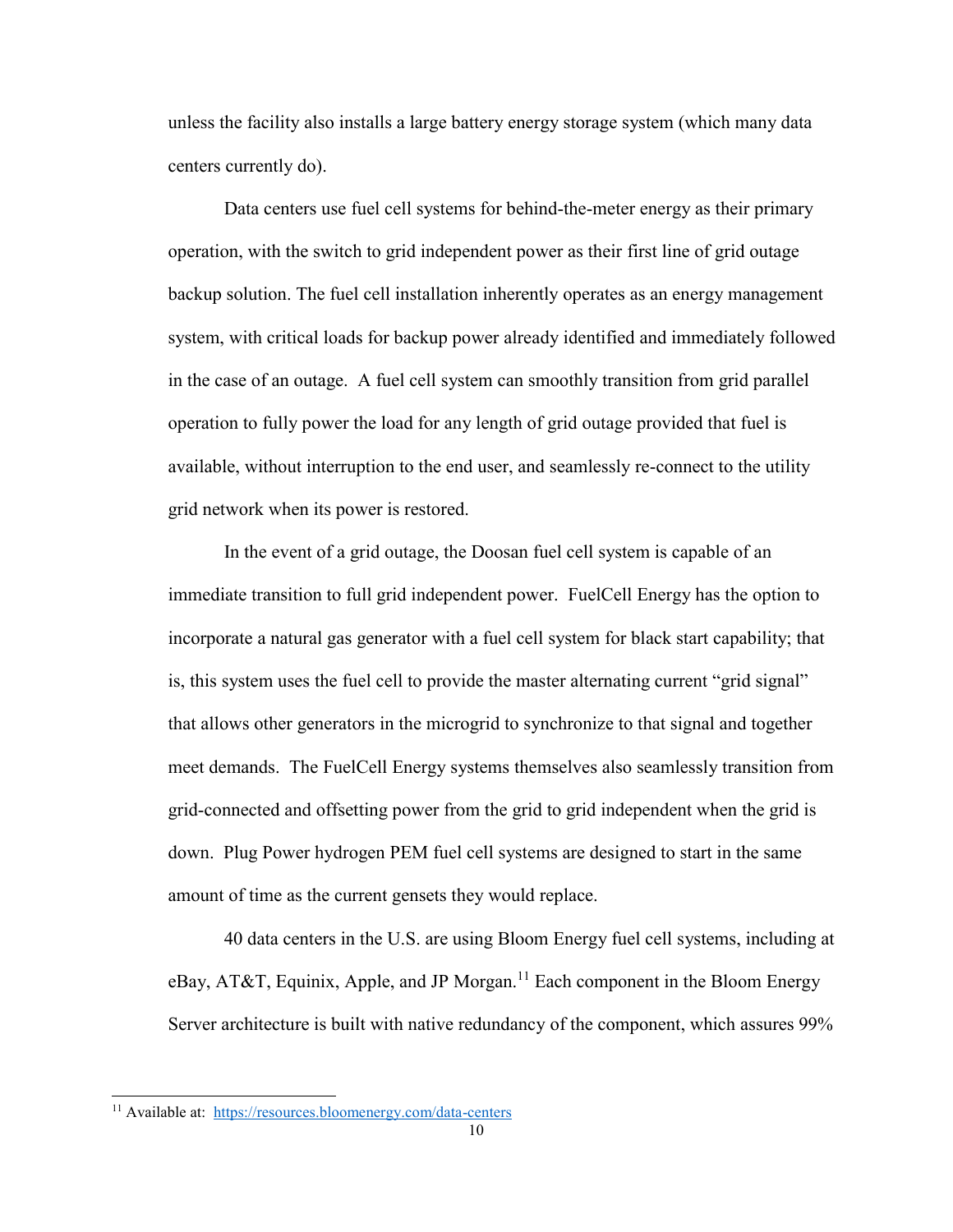uptime.<sup>12</sup> eBay installed 6 MW of Bloom Energy fuel cell systems to provide primary, onsite, reliable power matched to the operational requirements of the data center and to meet their sustainability requirements. The system provides 100% of electricity demand while drastically reducing carbon footprint with a redundant, modular architecture. This system architecture replaces large and expensive backup generators and UPS components. During a 2015 grid outage, eBay reported that a utility fault dropped the 138,000V utility grid connection while the fuel cell systems worked flawlessly with no impact to their power supply.<sup>13</sup>

# **D. Local air quality and greenhouse gas emissions reductions should be valued by the CEC across regulatory processes and programs.**

Technologies that increase local air pollution anywhere and especially in disproportionately-impacted disadvantaged communities should be explicitly excluded from CEC programs, consistent with the intent of AB  $617<sup>14</sup>$  and SB 100.<sup>15</sup> All combustion-based technologies have emissions of criteria pollutants, such as NOx, SO2, and PM. To reduce - but not eliminate - these emissions, many of these combustion-based technologies deploy post-combustion clean-up technologies such as selective catalytic reduction (SCR) to reduce nitrogen oxide emissions or particulate traps to reduce PM

 $12$  Id.

<sup>&</sup>lt;sup>13</sup> Available at: [http://casfcc.org/PDF/Fuel\\_Cells\\_For\\_Resilience\\_And\\_Decarbonization\\_In\\_California\\_050120.pdf](http://casfcc.org/PDF/Fuel_Cells_For_Resilience_And_Decarbonization_In_California_050120.pdf)

<sup>14</sup> Assembly Bill No. 617, Nonvehicular air pollution: criteria air pollutants and toxic air contaminants. Chaptered July 16, 2017.

<sup>&</sup>lt;sup>15</sup> Senate Bill No. 100, Chaptered September 10, 2018, Section 2, 399.11: (b) Achieving the renewables portfolio standard through the procurement of various electricity products from eligible renewable energy resources is intended to provide unique benefits to California, including all of the following, each of which independently justifies the program: **(3) Reducing air pollution, particularly criteria pollutant emissions and toxic air contaminants, in the state.**